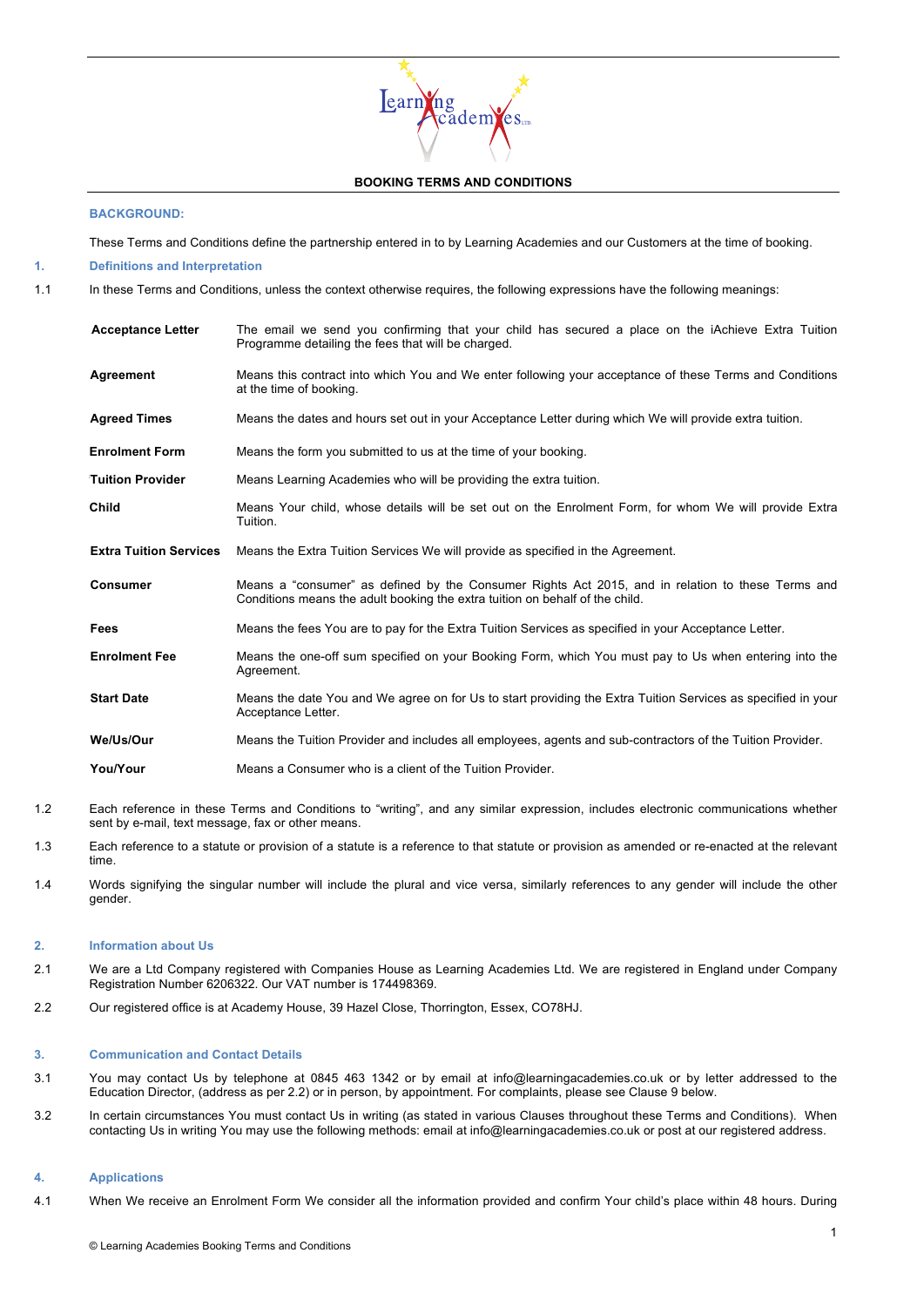that period, We may ask You to provide additional information to clarify or support your enrolment. Acceptance of your enrolment will be at Our sole discretion.

- 4.2 Acceptance on the iAchieve Extra Tuition Programme is only possible following full agreement to the Terms and Conditions of this document, as outlined on our website and incorporated into our Enrolment Form.
- 4.3 If We are able to offer Extra Tuition to your child we will send You an Acceptance Letter by email along with the confirmation of your start date. Completion of your Enrolment Form and subsequent Acceptance Letter creates a binding contract between You and Us for the provision of Extra Tuition Services as per this agreement.

## **5. Enrolment Fee**

- 5.1 When you submitted the Enrolment Form you agreed to pay a non-refundable Enrolment Fee. This payment is a contribution towards their resources, subscriptions and the enrolment administration process.
- 5.2 If, after the payment of an Enrolment Fee and before the Start Date We terminate the Agreement under Sub-Clause 11.3 due to Our inability to provide the Extra Tuition Services from the Start Date, We will refund the Enrolment Fee to You in full.
- 5.3 If You choose not to place Your Child with Us after the payment of a Enrolment Fee, We will be entitled to retain all or part of the Enrolment Fee to reflect any net financial loss that We suffer as a result of Your cancellation (e.g. because We have had to turn down another application for Extra Tuition Services, completed administration, purchased materials/subscriptions). After making such a deduction, We will refund the balance of any Enrolment Fee due.

#### **6. Fees and Payment**

- 6.1 The Fees will be set out in the Agreement Letter you will receive after completing your Enrolment Form.
- 6.2 We may review and make reasonable alterations to the Fees from time to time. You will always be notified of any such changes.
- 6.3 The annual cost of tuition is split equally over 12 months to make payments manageable and consistent for customers. This is also the case for students studying on our term time only programme. This means that Term Time Only students pay a share of their annual fee in August but do not study. Payment of these fees is due monthly in advance. The individual session cost is £17.50 per hour.
- 6.4 Customers agree to pay via Direct Debit using GoCardless (see 6.5). If an alternative method of payment is required we may, in exceptional circumstances, be able to accept the following methods of payment: BACs Payments, cheque or cash. If payment is made by cash it should be to the Lead Tutor at your child's Tuition Centre and it is the Your responsibility to ensure a receipt is given to you.
- 6.5 Learning Academies use a Direct Debit payment scheme processed by GoCardless. GoCardless is authorised by the Financial Conduct Authority under the Payment Services Regulations 2009, registration number 597190, for the provision of payment services. GoCardless is a BACS approved bureau.
- 6.6 For online bookings, You will be passed to a secure Direct Debit page on our website that is hosted by GoCardless where you will be asked to complete your account details to finalise your booking on the iAchieve Programme. Once completed You will be taken back to a confirmation page on the Learning Academies website.
- 6.7 You will receive notification from Go Cardless to confirm that your Direct Debit Mandate has been set accepted. You will also receive a second notification from Go Cardless to confirm the payment schedule set up for your child's tuition. Notifications are sent by Go Cardless 2-3 days prior to any payments being taken.
- 6.8 You can cancel a Direct Debit payment at anytime before a payment is due to be made. However, if Your Direct Debit is cancelled it is not possible to reinstate it, unless a new Direct Debit mandate/subscription is agreed.
- 6.9 For bookings made by phone, You will be asked for your bank account number and sort code and these will be processed through the GoCardless secure Direct Debit mandate. A copy of the Enrolment Form will be completed on your behalf but will not become valid unti it is signed by You.
- 6.10 If You need to change any payment or the date of payment please contact Learning Academies Head Office and We will do Our best to help. If you change your bank / current account provider you should ask your new bank to switch your existing Direct Debit over to your new account to ensure instalments are not missed.
- 6.11 Data Protection. The information GoCardless collects for direct debit payments may be provided to: (1) GoCardless' representatives (including internal and external finance, audit and tax advisers) who require this information for the proper performance of their authorised business activities associated with the day to day operational activities of the GoCardless business.
- 6.12 Go Cardless' Direct Debit scheme is protected by the Direct Debit Guarantee which protects You against payments made in error or fraudulently. It also means that you can get a full and immediate refund from your bank for any payment taken in error.
- 6.13 If Go Cardless are unable to collect your agreed fees You and We will be notified by Go Cardless. We will make contact to arrange payment and can action a 'retry' if you would like us to try again. We do not allow accounts to fall more than 2 payments (2 months) behind, unless by prior arrangement. If an account is two months overdue interest on the overdue sum will be applied at the rate of HSBC Bank and will accrue on a daily basis from the due date until the actual date of payment, whether before or after judgment. If We are unable to recover any payments owed and are unable to reach an agreeable repayment schedule then Learning Academies will refer the matter to the Small Claims Court for resolution. Learning Academies reserves the right to pass on to the Customer any bank charges/fees incurred as a result of failed payments.
- 6.14 Learning Academies is committed to working in partnerships with all families but If any sums remain unpaid following the expiry of the time period set out in sub-Clause 6.13, We reserve the right to suspend provision of the Extra Tuition Services until all overdue sums are received in full.
- 6.15 If You have promptly contacted Us to dispute an invoice in good faith We will not charge interest while such a dispute is on-going and we will not suspend provision of the Extra Tuition Services.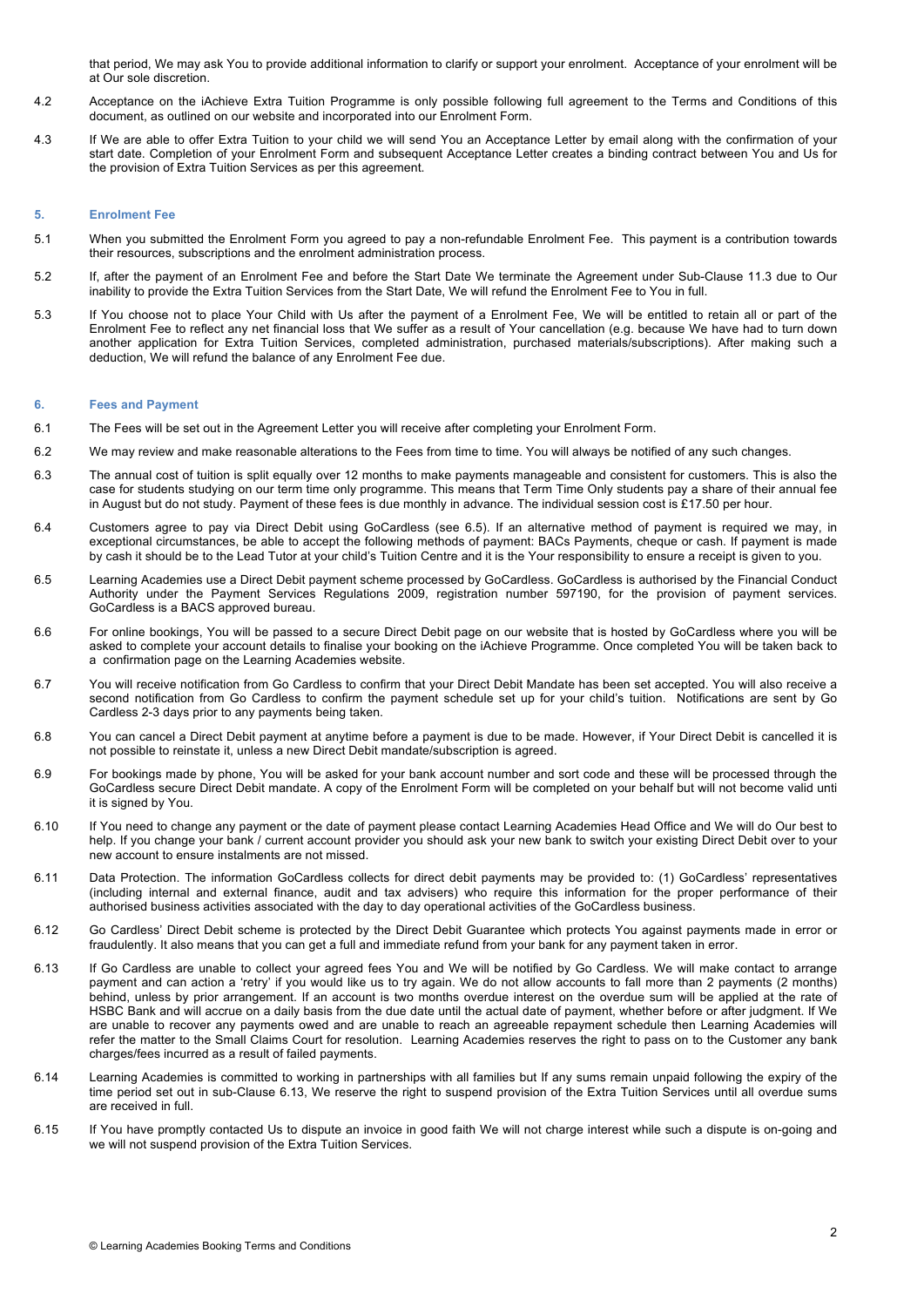#### **7. Extra Tuition – Our Obligations.**

- 7.1 We will provide the Extra Tuition Services to the best of Our ability, offering high standards of education, care and diligence.
- 7.2 We will focus on the area of study specified on your Enrolment Form and/or any other areas identified by the student/tutor for focus. Your Child's area of study can be amended at any time you wish. Please notify Us of any required changes in writing (by email to info@learningacademies.co.uk).
- 7.3 Learning Academies provides all parents with a Teacher Feedback Form that you may wish to share with Your Child's class teacher. This enables your child's teacher to suggest particular areas of focus that they feel would be useful to add to their tuition programme. This form will be included in your child's welcome pack and is also available for download on the website if you wish to refresh this at any time. It is entirely up to You, as parents, whether you chose to use this form.
- 7.4 We will begin to provide the Extra Tuition Services on the Start Date and will continue to provide the Extra Tuition Services until You or we terminate the Agreement in accordance with these Terms and Conditions.
- 7.5 If We wish to make any changes to the Extra Tuition Services including, but not limited to, the Agreed Times, We will provide You with at least a week's written notice of the proposed changes. If You are unable or unwilling to accept such changes, You may terminate the Agreement under sub-Clause 11.2.
- 7.6 We expect positive behaviour at all times from our students and adhere to a clear Behaviour Policy. If You know that the Child has any behavioural difficulties, You must inform Us on the Booking Form or, if such difficulties are not known at the time of applying, as soon as reasonably possible after becoming aware. A copy of our Behaviour Policy is available upon request.
- 7.7 In the case of illness or injury, Learning Academies will act in the best interest of Your Child and will administer appropriate care as required. Should care require more than basic first aid then the main carer/emergency contact will be notified and emergency services called. We will contact you and/or your alternative emergency contract if one has been given. If you are unable to be contacted we reserve the right to administer first aid in whichever way we deem to be in the best interest of your child.
- 7.8 If You wish to make any changes to the Extra Tuition Services including, but not limited to, the Agreed Times/Days of study, You should request such changes in writing/email. We will use reasonable endeavours to accommodate all such changes, but cannot guarantee that all such changes will be possible.
- 7.9 Any changes made to the Extra Tuition Services under sub-Clauses 7.7 may result in an increase or decrease in Fees.

## **8. Your Obligations**

- 8.1 You must provide all information reasonably required and requested by the Tuition Provider (including, but not limited to, the information required in the Enrolment Form) promptly and must ensure that the information is accurate and up-to-date. Please notify us in writing, ideally by email, if there are any changes to the details given. If you do not receive confirmation of receipt from our team please call or contact again to make sure your change reached us safely.
- 8.2 If your child is unable to attend a session, we request that you inform us by phone or email so we can notify your tutor. Whilst refunds cannot be given we will always endeavour to offer you an alternative, mutually convenient catch up session.
- 8.3 You must drop your Child off and collect your Child on time. If your child is due to attend iAchieve straight from school you must make your child aware that they are not allowed to leave the school premises.
- 8.4 We are unable to follow up absences during a session but will endeavour to contact the parent/carer of any student whose absence is unauthorised within 48 hours. Wherever possible we will offer you a replacement session at a mutually convenient time.
- 8.5 Children will not be allowed to leave our care unless their expected adult is able to receive them. We recognise that this will not always be the parent but require all parents to ensure that their child knows who is picking them up. If a child is to go home alone this must be confirmed with us in writing. If there is a person/family member who your child is NOT allowed to go home with you must notify us in writing of this so we can ensure your child is always safe.
- 8.6 If You have holiday or other planned absences that will affect your Extra Tuition, please inform Us in writing as soon as possible. Whilst refunds for absense cannot be given we will always endeavour to offer alterntative sessions and/or double sessions to ensure you do not miss the time charged for.
- 8.7 The Parent/Client is not permitted to make private arrangements for tuition with a Tutor introduced by Learning Academies, unless this has been agreed by Learning Academies. Should a Parent breach this obligation, they will be liable to account to LA for all sums paid to the Tutor without deduction and LA shall be entitled to obtain an injunction against a Parent to prevent further breaches. This obligation shall continue notwithstanding termination of this agreement.

## **9. Complaints and Feedback**

- 9.1 At Learning Academies we operate an 'open communication' policy and always welcome feedback from Our customers.
- 9.2 Any complaints will be handled in accordance with Our Greviance Policy. Copy available upon request.

## **10. Cancellation of Agreement During the Cooling Off Period**

- 10.1 As the Enrolment Form (encompassing your agreement of these Terms and Conditions) is not completed "on Our premises", You have a statutory right to a "cooling off" period. This period begins once the contract between You and Us is formed and ends at the end of 14 calendar days after that date or your first tuition session, whichever is the sooner.
- 10.2 If You wish to cancel the Agreement within the cooling off period You should inform Us immediately in writing.
- 10.3 If You exercise the right to cancel You will receive a full refund of any amount paid to the Us in advance, in respect of the your tutoring. Enrolment Fees are however, non refundable once work on the induction of students has begun. See 10.5.
- 10.4 We will refund money using the same method used to make the payment, unless You have expressly agreed otherwise.
- 10.5 If the Start Date falls within the 14 day cooling off period the following applies: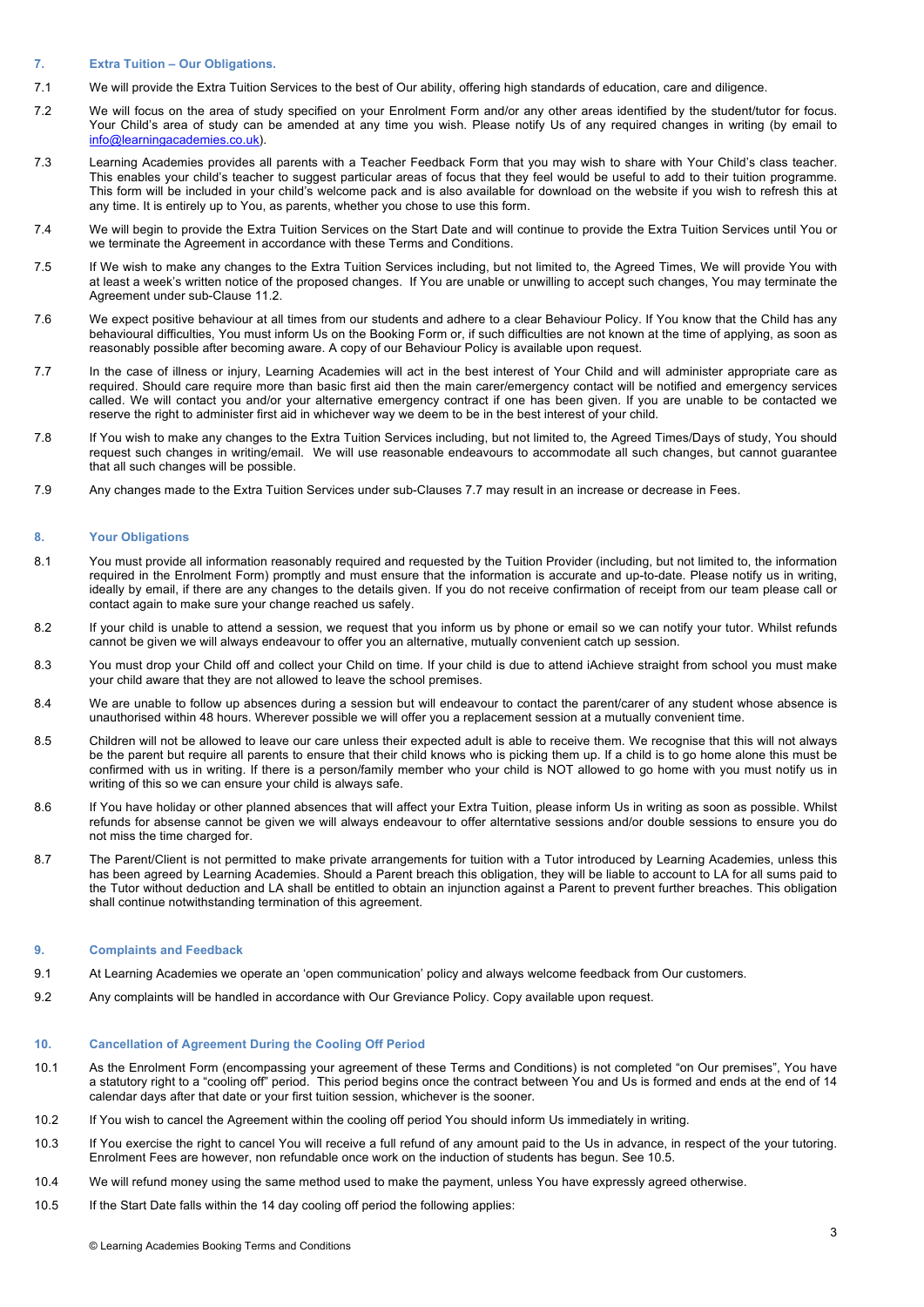- 10.5.1 If You cancel the Agreement after provision of the Extra Tuition Services has begun You will be required to pay for the Extra Tuition Services supplied up until the point at which You inform Us of Your wish to cancel;
- 10.5.2 The amount due will be a fair proportion of the Fees. Any sums that have already been paid for the Extra Tuition Services will be refunded subject to deductions calculated on this basis;
- 10.6 Clause 11 applies to termination of the Agreement after the 14 calendar day cooling off period has elapsed.

#### **11. Termination**

- 11.1 In addition to Your rights in Clause 10 relating to the cooling off period**,** You may terminate your Agreement at any time by giving Us at least one month's written notice.
- 11.2 You may terminate the Agreement with immediate effect by giving Us written notice if:
- 11.2.1 We have breached the Agreement in any material way and have failed to remedy that breach within 48 hours of You asking Us in writing to do so;
- 11.2.2 We enter into liquidation or have an administrator or receiver appointed over Our assets;
- 11.2.3 We are unable to provide the Extra Tuition Services due to an event beyond Our reasonable control (see Clause 13);
- 11.2.4 We wish to change these Terms and Conditions to Your material disadvantage.
- 11.3 We may, before the Start Date, terminate the Agreement with immediate effect by giving You written notice if unavailability of required personnel or any event described in Clause 13 occurs that makes it likely that We will be unable to provide the Extra Tuition Services from the Start Date. If such termination is necessary, We will inform You as soon as is reasonably possible after We become aware of any need to terminate under this sub-Clause 11.3.
- 11.4 After the Start Date, We may terminate the Agreement at any time by giving You at least one weeks written notice.
- 11.5 We may terminate the Agreement with immediate effect by giving You written notice if:
- 11.5.1 You fail to make a payment for a period of two months as detailed in Clause 6 (this does not affect Our right to charge interest on overdue sums under sub-Clause 6.13);
- 11.5.2 You have breached the Agreement in any material way and have failed to remedy that breach within 48 hours of Us asking You in writing to do so; or
- 11.5.3 We have been unable to provide the Extra Tuition Services for more than two weeks due to an event beyond Our reasonable control where that termination is permitted by Clause 13.2.4.

#### **12. Effects of Termination**

- 12.1 If the Agreement is terminated for any reason the provisions of this Clause 12 will apply.
- 12.2 If at the termination date (one month from notice to leave):
- 12.2.1 You have made any payment to Us for any Extra Tuition Services We have not yet provided, these sums will be refunded to You as soon as is reasonably possible, and in any event within 14 calendar days of the termination date;
- 12.2.2 We have provided Extra Tuition Services that You have not yet paid for, the sums due will be deducted from any refund due to You or, if no refund is due, We will invoice You for those sums and You will be required to make payment in accordance with Clause 6.
- 12.3 Any clauses which, either expressly or by their nature, relate to the period after the expiry or termination of the Agreement will remain in full force and effect.
- 12.4 Termination will not remove or reduce any right to damages or other remedy that either You or We may have in respect of any breach of the Agreement which exist at or before the date of termination.

## **13. Events Beyond Our Reasonable Control (Force Majeure)**

- 13.1 We will not be liable for any failure or delay in performing Our obligations under these Terms and Conditions where the failure or delay results from any cause that is beyond Our reasonable control. Such causes include, but are not limited to: power failure, internet service provider failure, strikes, lock-outs or other industrial action by third parties, riots and other civil unrest, fire, explosion, flood, storms, earthquakes, subsidence, acts of terrorism (threatened or actual), acts of war (declared, undeclared, threatened, actual or preparations for war), epidemic or other natural disaster, or any other event that is beyond Our reasonable control.
- 13.2 If any event described under this Clause 13 occurs that is likely to adversely affect Our performance of any of Our obligations under these Terms and Conditions:
- 13.2.1 We will inform You as soon as is reasonably possible;
- 13.2.2 Our obligations under the Agreement will be suspended and any time limits that We are bound by will be extended accordingly;
- 13.2.3 We will inform You when the event outside of Our control is over and provide details of any new dates, times or availability of Extra Tuition Services as necessary;
- 13.2.4 If, for a reason, outside of Our control, a session has to be cancelled We will provide an alternative session date. Where that is not possible a refund for the missed session will be offered.

## **14. Liability**

14.1 We will be responsible for any foreseeable loss or damage that You may suffer as a result of Our breach of these Terms and Conditions or as a result of Our negligence. Loss or damage is foreseeable if it is an obvious consequence of the breach or negligence or if it is